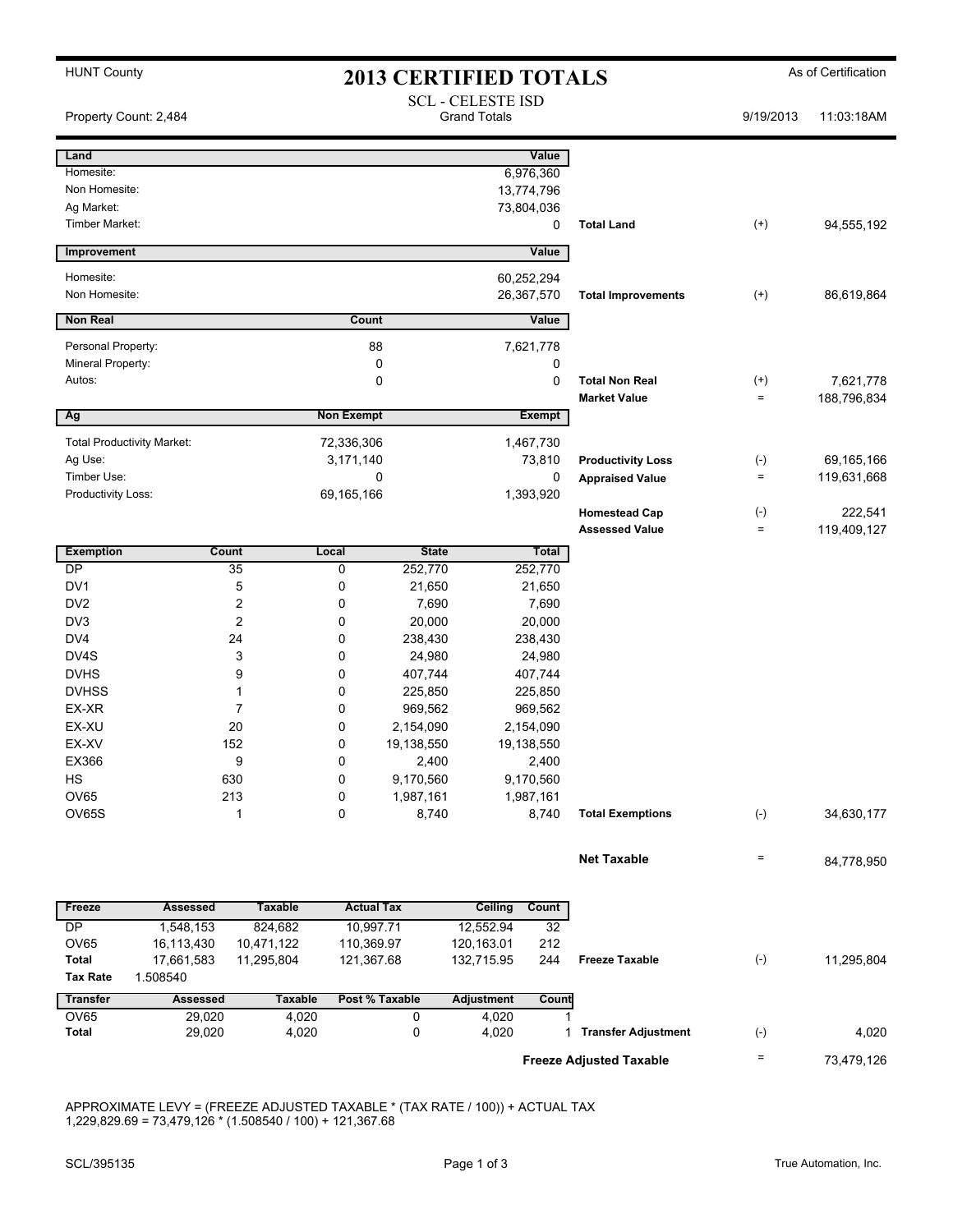Tax Increment Finance Value: 0

Tax Increment Finance Levy: 0.00

HUNT County **As of Certification 2013 CERTIFIED TOTALS** As of Certification

SCL - CELESTE ISD Property Count: 2,484 **Property Count: 2,484** Crand Totals **9/19/2013** 11:03:18AM